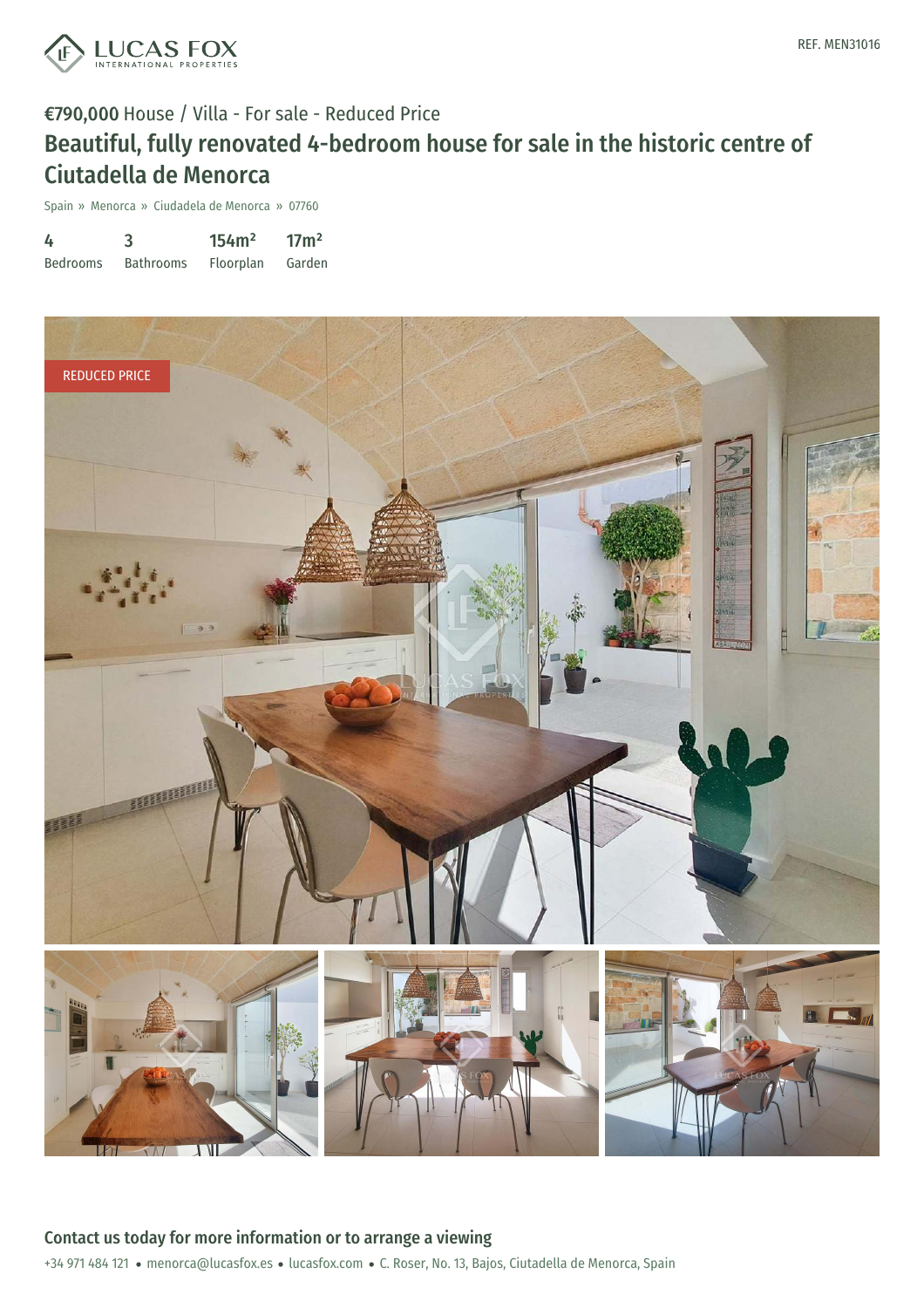

## €790,000 House / Villa - For sale - Reduced Price Beautiful, fully renovated 4-bedroom house for sale in the historic centre of Ciutadella de Menorca

Spain » Menorca » Ciudadela de Menorca » 07760

4 Bedrooms 3 Bathrooms 154m² Floorplan 17m² Garden

#### **OVERVIEW**

### House with patio and terrace-solarium for sale in a pedestrian street in the historic centre of Ciutadella de Menorca.

154 m² house with 17 m² of patio and terrace-solarium in the heart of the historic centre of Ciutadella de Menorca.

The recently renovated house has three floors, plus the terrace-solarium. The ground floor welcomes us with a small entrance that leads to the living room with exposed wooden beams, followed by a kitchen with a very bright dining area, with marble vaulted ceiling and access to a 17 m² patio, and a guest toilet.

Via a beautiful staircase we reach the first floor, which houses a double bedroom with a beautiful entrance arch and exposed white stripped wooden beams, as well as built-in wardrobes, a bathroom and a room for an office that could be used as a bedroom.

On the second floor, we find a double bedroom also with fitted wardrobes and white wooden beams, a bedroom or living room and another bathroom.

Finally, we access through a metal staircase to the terrace-solarium with magnificent views of the old town.

The house has been renovated with high quality materials and has air conditioning and heating units in all rooms, as well as low-consumption radiators on the ground floor and the office.

Without a doubt, a house to live all year round or spend seasons with family or friends.

Please contact us for more information or to arrange a visit.



[lucasfox.com/go/men31016](https://www.lucasfox.com/go/men31016)

Terrace, Natural light, Air conditioning, Built-in wardrobes, Double glazing, Equipped Kitchen, Heating, Renovated